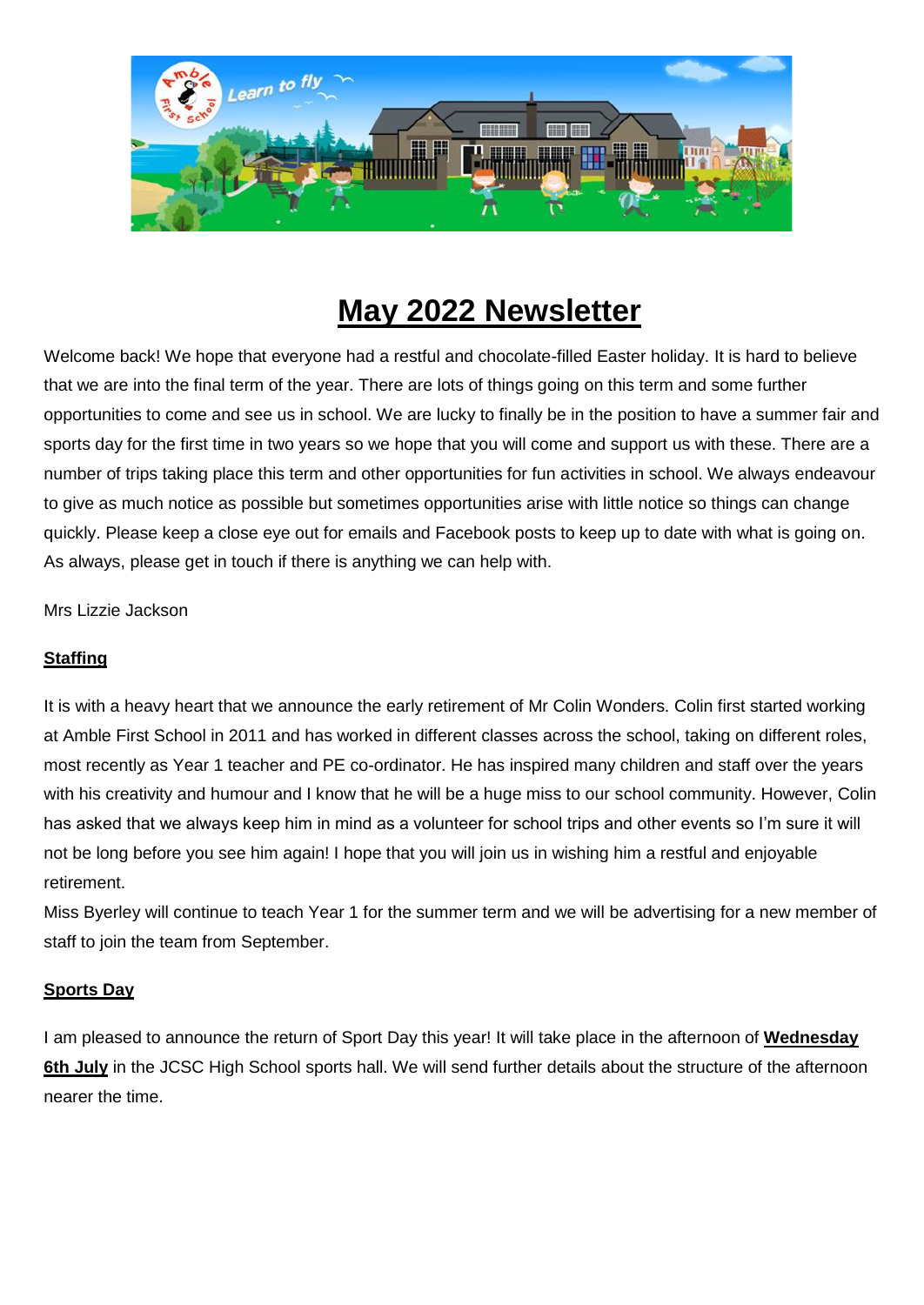# **Careers Day**

We need your help! On Thursday 16th June we will be holding a careers day in school. We want to show our children the huge range of exciting opportunities that are available to them and help to build their aspirations for the future. We would

really like to invite parents/grandparents/carers in as possible to come in and share with the children what it is that they do. If you could be available at any time during the day to talk to the children, please contact the office and we would love to welcome you. Free tea and biscuits available!

# **Traffic**

We are aware that the parking and traffic situation around the school has always been problematic. However, could we politely request that you do not drive up to the school unless absolutely necessary in order to avoid having moving vehicles around the children.

Unfortunately, we have been made aware of some 'near-misses' involving children on the road. Cars can very quickly appear from around the corners so please be vigilant when arriving at and leaving school. We will also be reminding the children about the need to stay safe near roads.

# **Parents' evening**

Parents' evening appointments will be available during the **week beginning 23rd May**. This term, appointments will take place in school. Please look out for a letter coming soon that will detail the days and time slots available.

# **Parent/class sessions**

We were delighted with the success of the parents' sessions that took place last term and we would like to invite you in for another session next half term. As before, there is no need to book, please just come to the main office at the time stated below for your child's class.

- **Nursery -** Wednesday 25th May 9am-10am
- **Reception -** Monday 23rd May 2pm-3pm
- **Year 1 -** Tuesday 14th June 2pm-3pm
- **Year 2 -** Thursday 9th June 2pm-3pm
- **Year 3 -** Thursday 26th May 2pm-3pm
- **Year 4 -** Wednesday 15th June 2pm-3pm

# **Non-uniform days for Summer Fair**

In order to start collecting goods for raffles, tombolas etc for the summer fair, we will be holding a number of non-uniform days over the term. Children will be able to come to school in non-uniform in return for a small donation for the fair.









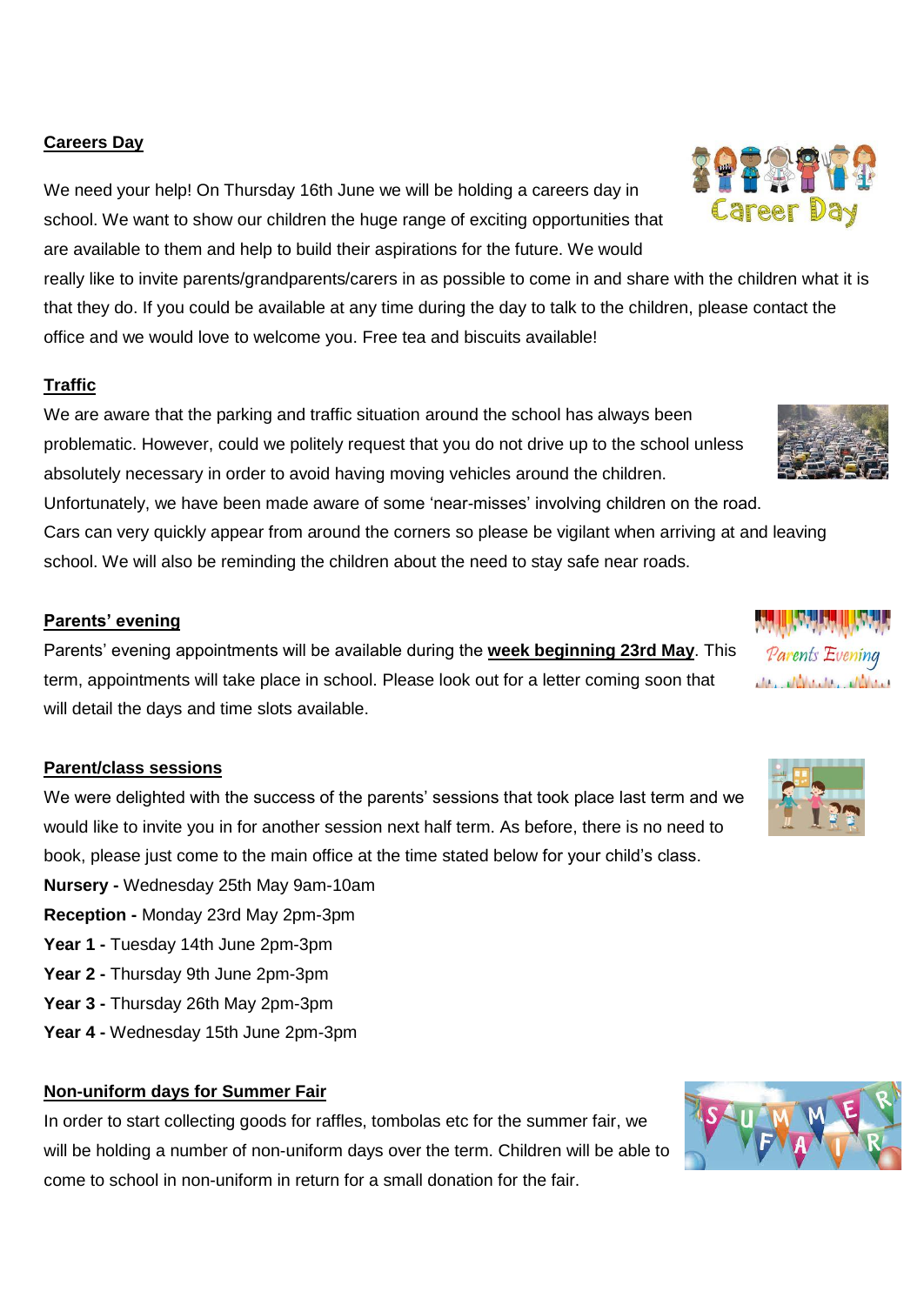**Friday 27th May** - bottles (anything from sauces to fizzy pop) **Friday 10th June** - cosmetics/smellies **Thursday 30th June** - sweets/chocolate items

# **Disco**

The PTA have organised a summer disco for the evening of **Friday 17th June 5:30pm-7pm** for the children from Reception to Year 4. Tickets will be available at a cost of £3, which will include a drink and a hot dog. Other tuck shop items will be available to buy on

the night. Tickets are available to book until Monday 12th June on Eduspot. All children must be collected from school by an adult at the end of the disco.

# **Attendance up to end of April 2022**

**Rec** - 92.1% **Year 1** - 93.8% **Year 2** – 95.4% **Year 3** - 93.1% **Year 4** - 96.3%

Our school target for attendance is **96%.** Well done Year 4!

# **Key Dates this half term**

**Wednesday 4th May** KS2 Beach School **Thursday 5th May** KS1 Beach School **Friday 20th May** - Year 1 & 2 trip to Clarty Commandos **Week beginning 23rd May** - parents' evening appointments (in school). **Monday 23rd May** - reception parent session **Wednesday 25th May** – Nursery parent session **Friday 27th May** - last day of half term **Monday 6th June** - children return to school

**Attendance Ladder** 100% Equates to 98% IMPRESSIVE 96%  $GOOD$ 95% NEEDS TO 94% **CONCERN**  $90%$ 85% **CONCERI** 

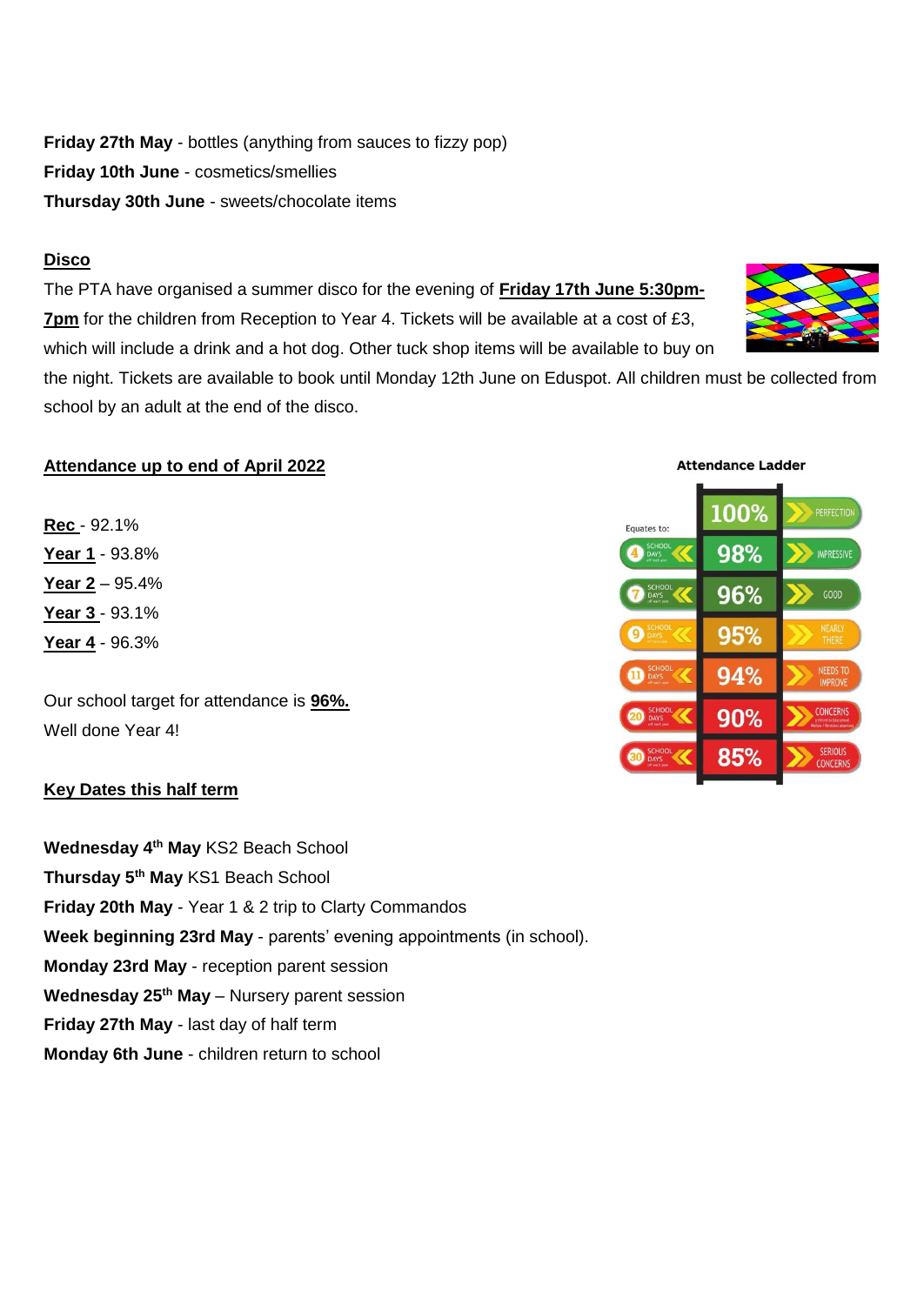# **Online Safety**

Even with the best restrictions and monitoring of children's internet usage, they can unfortunately still come across content which they may find upsetting or disturbing. In school, we encourage all children to go straight to an adult if they see or hear something online that they are uncomfortable with. Below is some advice on how to handle any instances where your child/children may see things that you or they are unhappy with.